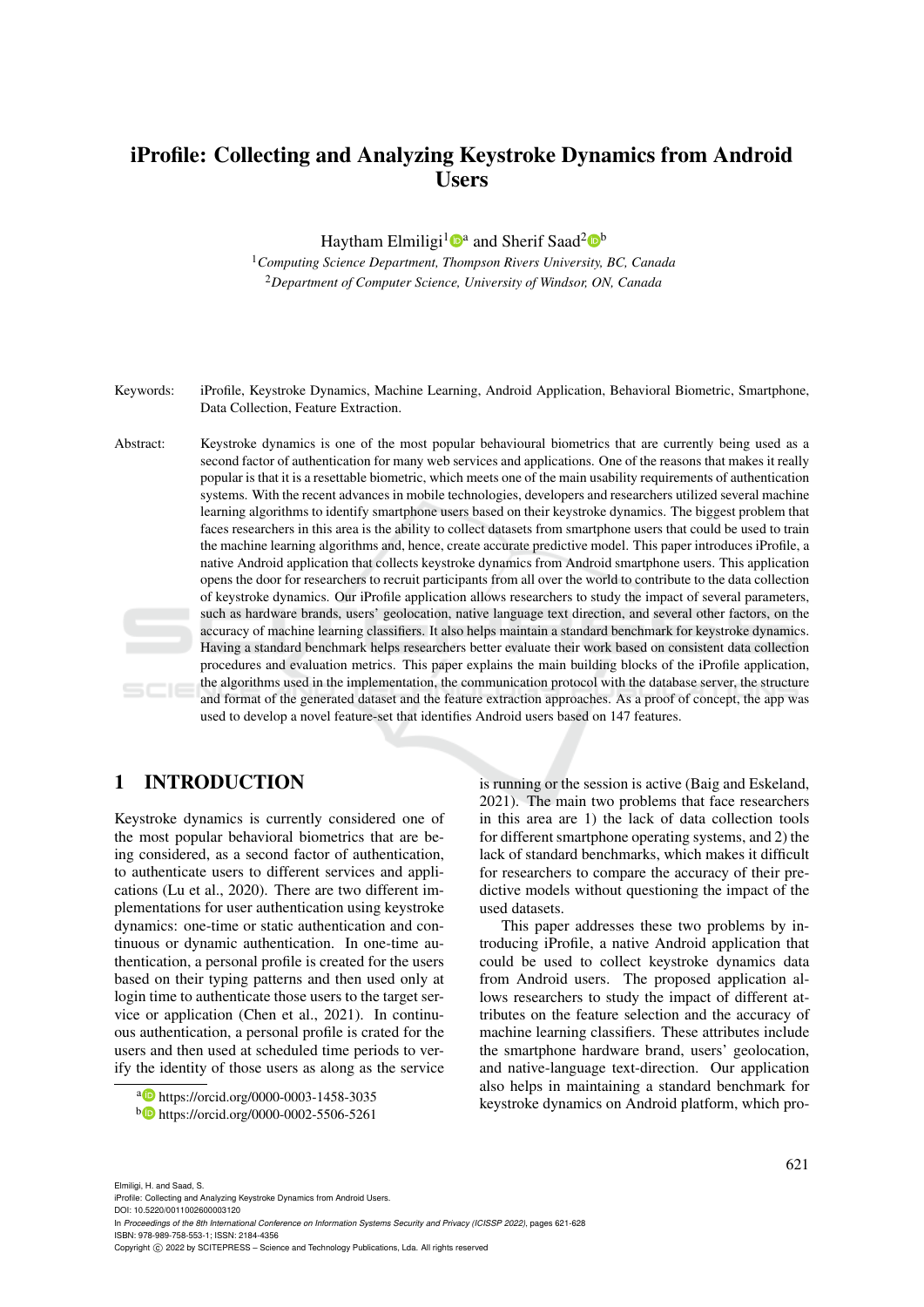vides a high level of consistency for comparative analysis. This paper explains the design of the iProfile application and how the application utilizes cloud services, the algorithms used in the implementation, the communication protocol with the database server, the structure and format of the generated dataset and the feature extraction approaches.

The proposed iProfile application can be used in both static and continuous authentication. The app can be used in various application domains, such as preventing impersonation in online exams and ensuring the entire session is secure and not affected by any unauthorized accesses.

This paper is organized as follows. Section 2 discusses related work in the literature and explains the difference between our approach and the work published in this research area. Section 3 discusses the details of the application design, including user interface design, administration activities, user identification, connection with could services, etc. Section 4 focuses on the feature extraction approaches used to create an accurate user profile based on raw data. This section compares different approaches and uses machine-learning libraries to conduct comparative analysis between different feature-sets. Section 5 presents a case study to show how researchers could use this application to explore keystroke dynamics authentication on Android smartphones. Finally, we draw our conclusion and discuss future work in Section 6.

HNO

### 2 LITERATURE REVIEW

There are three different research directions in the literature with respect to keystroke dynamics. The first research direction focuses on the implementation of data collection tools and the different techniques used to collect as much information as possible from the users' keystrokes. The second approach discusses the feature extraction and selection methods used to create an accurate user profile. The third approach discusses the utilization of machine learning algorithms to classify users' typing patterns into different classes and identifying users based on their profiles. Other research work also suggested mixing other techniques, such as handwriting, with keystrokes to create a unique profile (Condorelli, 2019).

An example of the first research direction is a software tool for determining of the keystroke dynamics parameters developed by Andrey A. Vyazigin et al. (Vyazigin et al., 2019). The tool used Standard Java libraries JAXB (Java Architecture for XML Binding) and Java NIO.2 for conversion of java objects into ag-

gregated datasets and to implement the file I/O functions, respectively. The advantage of using this design style is that it makes it easy for developers to maintain the project because they have to maintain only one workspace, while creating different interfaces for different operating systems. However, this approach does not capture the real touch screen events on the main screen layout. For example, it does not handle events on the activities in smartphone devices, such as android nor the events on the storyboards in iOS.

Another example is the Android application developed by Antal et al. (Antal et al., 2015). This application was developed using native Android Software Development Kit (SDK) and created a custom layout for the user login window to capture the keystroke dynamics. The application collected the touch events time stamps and created a feature vector that has 71 features. Data collected from 42 participants with different genders and age groups. Although this approach is more accurate than the first example in capturing the touch events using the native SDK, there is a major drawback. Authors decided to remove all user inputs that had errors due to typos or backspaces. Although this approach normalizes the datasets and makes it easy for the classifier to identify similar patterns, it generates a predictive model based on unrealistic assumptions because users make mistakes and making typos or pressing a backspace button should be handled in the pre-processing phase, not totally ignored.

For the second research direction, data extraction ∟ methods focused, in most cases, on the timing features. The two main timing features that were considered in almost all research work are the dwell time and the flight time (Stavanja et al., 2020). Dwell time is defined as the time between a touch-down event and the next touch-up event on the same key, whereas flight time is defined as the time between a touch-up event on one key and a touch-down events on the next key. Researchers extended these two concepts to calculate different time combinations, such as the time between two consecutive touch-down events or touchup events. Researchers also collected other features such keystroke pressure and touch area. An extension to this approach is utilizing smartphone sensors. Corpus et al. collected smartphone accelerometer sensor data in conjunction with timing and swipe dynamics features (Tse and Hung, 2019).

For the third research direction, researchers considered two different types of machine learning classifiers: one-class classifiers and multi-class classifiers. In the context of user authentication using keystroke dynamics, one-class classifiers use binary classification to label an instance (i.e. one sample) as positive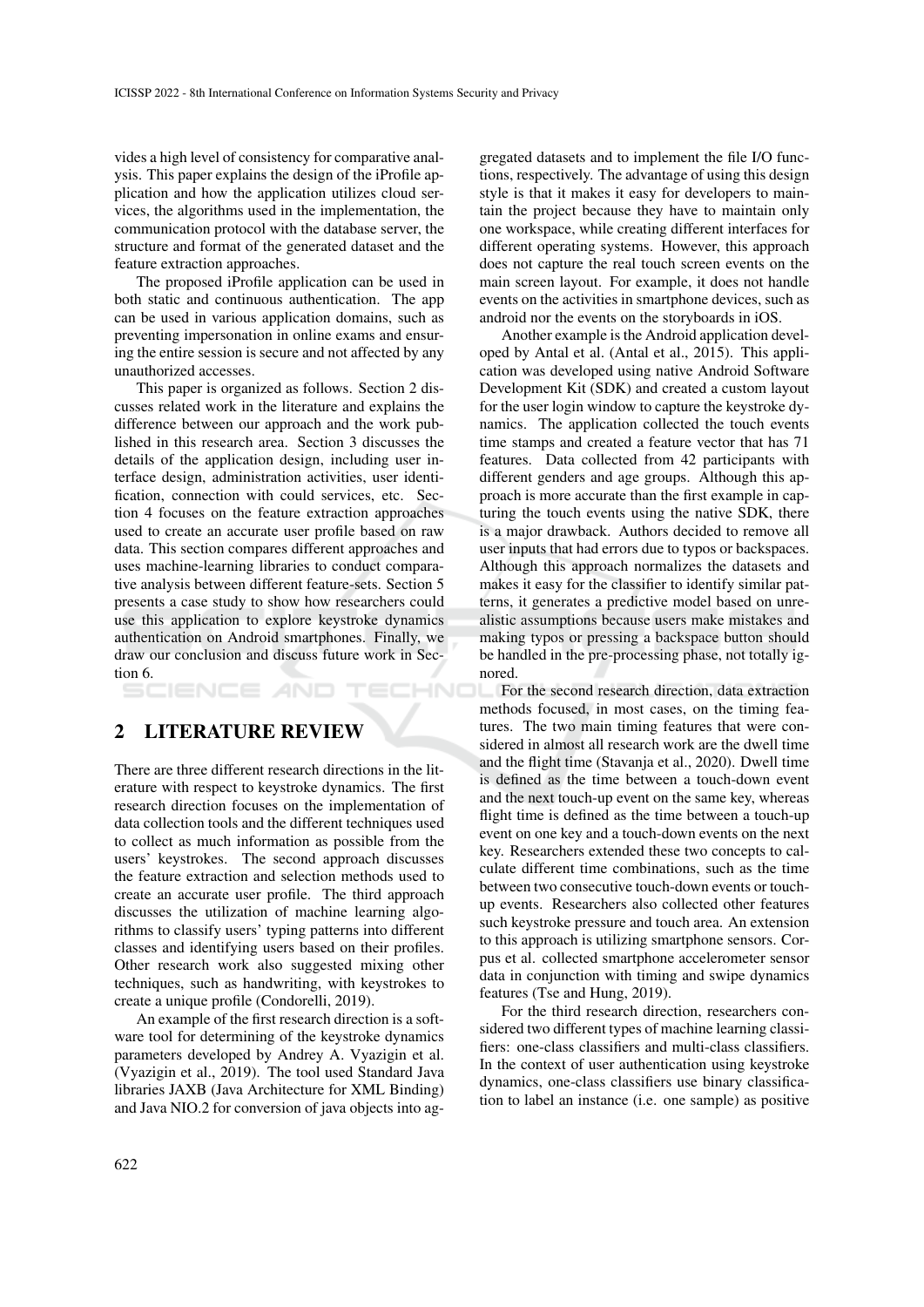or negative. A positive response means the instance is accepted and hence the user is authenticated, whereas a negative response means the instance is rejected and the user will not be authenticated to the session or the service. An example of one-class classifiers is the one-class Support Vector Machine (SVM) (Schölkopf et al., 1999). The main idea behind one-class SVM is to create origin points in the space that represent one class, for example X, and maximize the distance between all other data points and the space that host the origin points. The main objective is to create a clear gap between the origin data set and all other samples that do not belong to the origin. In this paper context, the X class represents the training set of the users' keystroke dynamics. One-class SVM has been used in the literature for many anomaly detection applications (Hejazi and Singh, 2013), and has been recently been used for authenticating users based on keystroke dynamics (Liu et al., 2014). In addition to one-class SVM, few other one-class algorithms were used to authenticate users using keystroke dynamics. Kazachuk et al. discussed the utilization of fuzzy kernel-based classifier and a modified version of random-forests one-class classifier to achieve an efficient implementation of user authentication systems (Kazachuk et al., 2016).

The second type of machine learning classifiers used for user authentication is the multi-class classifiers (Sahu et al., 2020). Chinmay Sahu et al. developed a novel distance-based localization algorithm that could be used to classify keystroke dynamics data for multi-user biometric classification (Sahu et al., 2020). Abir Mhenni et al. used both long short-term memory (LSTM) model and bidirectional long shortterm memory (BLSTM) to classify keystroke dynamics data. LSTM is used to recognize a continuous sequences of keystroke dynamics and BLSTM is used to maintain information about future data. There are several studies in the literature that analyzed the differences between single-class and multi-class classifiers. Pui Koh et al. used the Artificial Bee Colony (ABC) algorithm as a classifier to classify keystroke dynamics datasets (KOH and LAI, 2019). The work published in (KOH and LAI, 2019) provided detailed description on the development and design of a classification system to identify 10 different users based on different sets of features. The authors also explained the implementation of the ABC algorithm to categorize users.

This paper focuses mainly on the first and second research directions. We explain in details the design and implementation of a new mobile application that is currently being used to collect keystroke dynamics data from Android users. With the new releases

of Android OS, it becomes important to understand the limitations and challenges that face developers before implementing such an authentication mechanisms into their applications or services. We also discuss the different approaches of providing administrative services to manage the data collection procedure, change the data format, and support different cloud database servers.

## 3 iProfile DESIGN AND IMPLEMENTATION

#### 3.1 User Interface Design

The iProfile app has several user interface windows. Figure 1 shows five screenshots of the application that show some of its functionalities. Due to ethics requirements, the iProfile app starts with a digital consent, as shown in Figure 1(a). The digital consent is used to: 1) explain the data collection project to the user, 2) emphasize that users' participation in the data collection is voluntarily, 3) illustrate that participants will receive no direct benefits from participating in this research study, 4) assure that data will be saved in an anonymous format with no direct links to the identity of participants, 5) inform the user that the app collects information about the device and the way users type on the keyboard, 6) provides contact information in case the user has questions at any time about the study or the procedures, and finally 7) request the user's consent. Users have to confirm that they have read the consent, they voluntarily agree to participate, and they are 18 years of age or older in order to proceed to the next window. Otherwise, the application will shut down and will not allow them to proceed to the data collection window.

Once the user accepts the digital consent form, the data collection window will appear. Figure 1(b) and Figure 1(c) show screenshots of the data collection window for letters and numeric entries, respectively. In the data collection window, users are asked to type the key word ".tie5Roanl" 30 times, spread over 5 days. They keyboard shows in Figure 1(b) and Figure 1(c) is a custom keyboard that we designed in house and built inside the application. The keyboard design allows users to type in small letters, capital letters, numbers and special characters. There are three standard buttons included to switch between capital and small and to correct typos: a shift, a space and a backspace buttons. There is also an "?123" /"ABC" button to switch between the letter-keyboard interface and the number-keyboard interface. After the users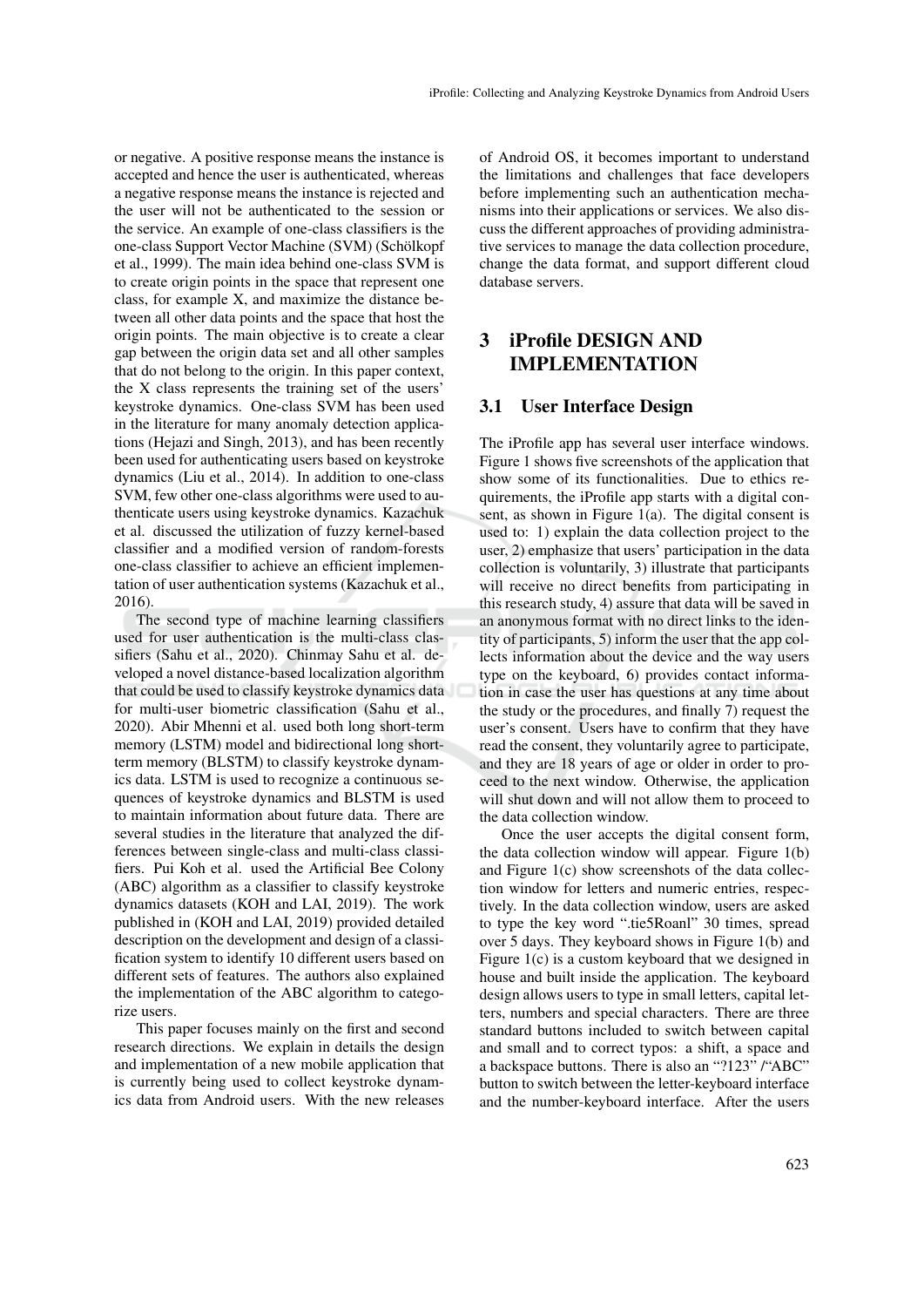ICISSP 2022 - 8th International Conference on Information Systems Security and Privacy



Figure 1: Screenshots from iProfile Android application. Version 2.1.

finishes typing the keyword, they must press on the "Done" key to submit their attempt. Once the "Done" key is pressed, a method inside the Main Activity of the application is called to check for three conditions. The first conditions is whether the user types the correct keyword or not. The second condition is whether there is at least 5 minutes gap between the current attempt and the previous attempt. The third condition is whether the user's device is connected to the WiFi network. If all these conditions are met, the application 1) sends the users' keystroke raw data to our cloud database server along with the timestamp for further processing, 2) displays a toast message to the user to confirm that the attempt was successful and the keyword was entered correctly, and 3) updates a small counter on the main screen to display the number of successful attempts and the timestamp of the last attempt. If one or more of these conditions are not met, the application rejects the attempts and displays an error message to the user to let them know why this attempt was rejected. In all cases, the Text View that holds the data entry will be cleared despite the status of the attempt.

In addition to data collection, our iProfile application provides advanced features for administrators. Through a special menu that can be accessed after receiving instructions from the principle investigator, researchers can set the path to the cloud-based server that hosts the datasets. The network connection module inside the application expects a path to a php script that receives either a flat JSON object for each touch event or a nested JSON array that splits the user's features and the device's features into two JSON objects. It is important to explain here that a touch event refers to any touch-down or touch-up event on any key. That means, for each single character, two events at least will be sent to the database server; one for touchdown and one for touch-up. Each event will be associated with 10 features related to the host Android device and 10 features related to the user's behavior.

One observation should be noted here based on our experimental work. Depending on the touchscreen sensitivity on the target device, the device might send more than one touch event for a single action. That means, a single touch on any key can result in multiple events registered for the same key. The redundant records are filtered out in the data preprocessing phase to make sure that only one single event is registered for touch-up and the same thing for touch-down for each key. Figure 1(d) shows a screenshot of the administrator settings window, where administrators can change the default URL to the cloud database server and the type of the JSON format. The application also provides an access to a web-interface page to access the database server from the mobile application. Figure 1(e) shows a screenshot of the login window from the web interface. This access is implemented in the mobile application to make it easy for administrator to retrieve or check specific records from the data collection application. This access is implemented as a Web View in a separate activity inside the application and can be accessed only through the administrator menu.

#### 3.2 Data Collection Logic

The data collection logic depends mainly on the event handling mechanism. Different alternatives for event handling have been considered before implementing the data collection logic. One important decision design was the design of the keyboard.

The first approach we examined was to use the built-in keyboard in Android and create touch event listeners to listen to touch events on the keys. Although this approach is the optimum implementation, it has limitations on extracting timestamps and pres-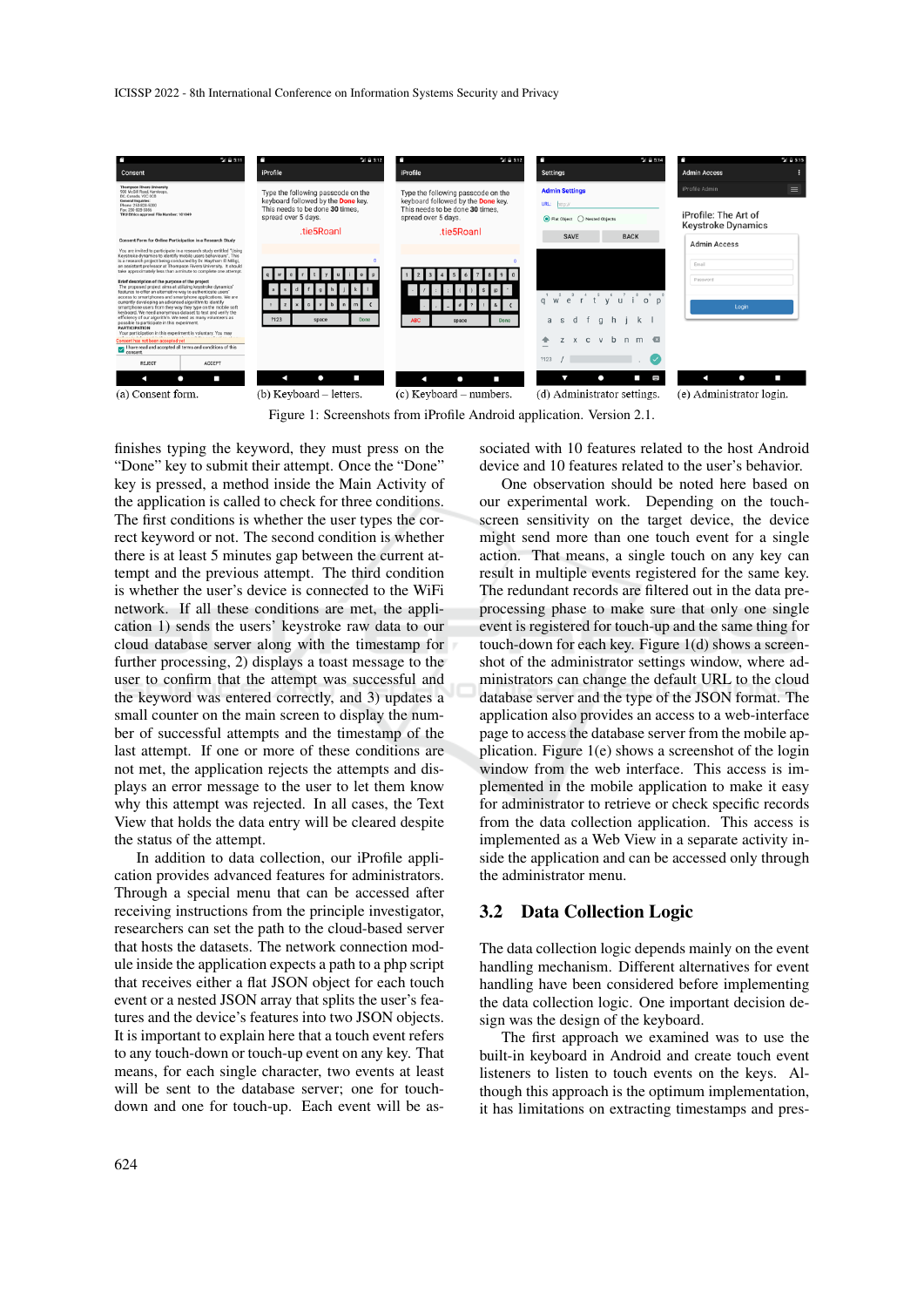| Features           | Value              | Feature                 | Value                |
|--------------------|--------------------|-------------------------|----------------------|
| ID                 | 48637              | <b>Button</b>           |                      |
| <b>UID</b>         | PMWDS1455200829526 | <b>Touch Pressure</b>   | 0.2832               |
| Language           | English            | Touch Size              | 0.419355             |
| HW Model           | Nexus 7            | X Coordinate            | 552.6786             |
| <b>SDK</b> Version | 23                 | Y Coordinate            | 753.4286             |
| Manufacture        | Asus               | X Precision             | 1.12                 |
| Screen Size        | 6.77382            | Y Precision             | 1.166667             |
| Time Zone          | New York           | <b>Action Type</b>      | Down                 |
| Country Code       | US                 | <b>Action Timestamp</b> | 3747694              |
| <b>CPU Cores</b>   | 4                  | <b>HR</b> Timestamp     | 2/11/2021 9:27:43 AM |

Table 1: Raw data collected on a touch-down event on "t" button.

sure data from the standard Android button views using the on-touch listener class. Based on our tests with Android API 25, that target device information about users' touch-events. Since rooting the target device is not a practical solution, we decided not to consider this option.

The second approach we examined was to create option was to create a keyboard as an Input Method Editor (IME). To implement this option, we have to complete three tasks: 1) creating a class that extends Input Method Service class, 2) create a settingsactivity to pass options to the IME service, and 3) create a setting user interface that should be displayed as part of the standard system settings on the android device. Although this option sounds promising since it allows users to change the input method and set our keyboard as the default one for all applications, our surveys show that users did not like to change their defaults password and did not like the extra step on the setting menu.

The third approach we examined was to create a custom keyboard layout and design the keyboard logic from scratch to have full control over the touch event listeners. The keyboard could be called as a fragment inside any activity and all data collected from the keyboard fragment can be sent back to the Main Activity when needed. The application collects 20 features: 10 static features to create a profile for the Android device and 10 dynamic features to create a profile for the user.

Table 1 shows an example of data collected at one of our experiments to create a profile for the target device. The ID field is an auto-increment field that identifies a touch event record in the database. The UID is a randomly generated user ID that is associated with each submission from the same user. The other 8 fields are used to identify the device. The right hand-side of Table 1 shows an example of data collected at the same experiment on a touch-down event on "t" button. Every time a touch event is received

from any button, a method inside the on-touch listener collects the user's features and stores them into a local database inside the application. The database is implemented as SQLite with a SQLiteOpenHelper class to create a standard interface with the database. Once the user presses the "Done" button and all three conditions discussed before are met, all the records of the keyword is sent to the database server as multiple flat JSON objects or nested JSON arrays based on the settings of the application. The data is filtered out and processed later in the server to extract the timing, position and pressure features. Once the data is sent to the database server, the application waits for a confirmation from the server that it received the JSON objects correctly with no errors. The confirmation is logged in the application for debugging purposes.

The iprofile application provides a new set of features, in addition to the classic features collected in previous work, that describe the target device technical specifications. This new addition allows researchers to study the impact of changing the target Android device on the user's behavioral biometric profile.

#### 3.3 The Server Side

The server side consists of two parts: the frontend and the back-end. The front-end is built using HTML5, java script, bootstrap and php. The frontend allows administrators to run several queries and display data in four different formats: 1) view data by user id, 2) view data by session id, 3) view data in a summary table, and 4) view raw data. Figure 2 shows screenshots of the front-end interface. Figure 2(a) shows a query by user's ID. There are currently 100 users registered in the system but not all of them completed the 30 samples. We are using bootstrap badges, which are numerical indicators of how many items are associated with a link. The administrator can see the number of entries per user as badges in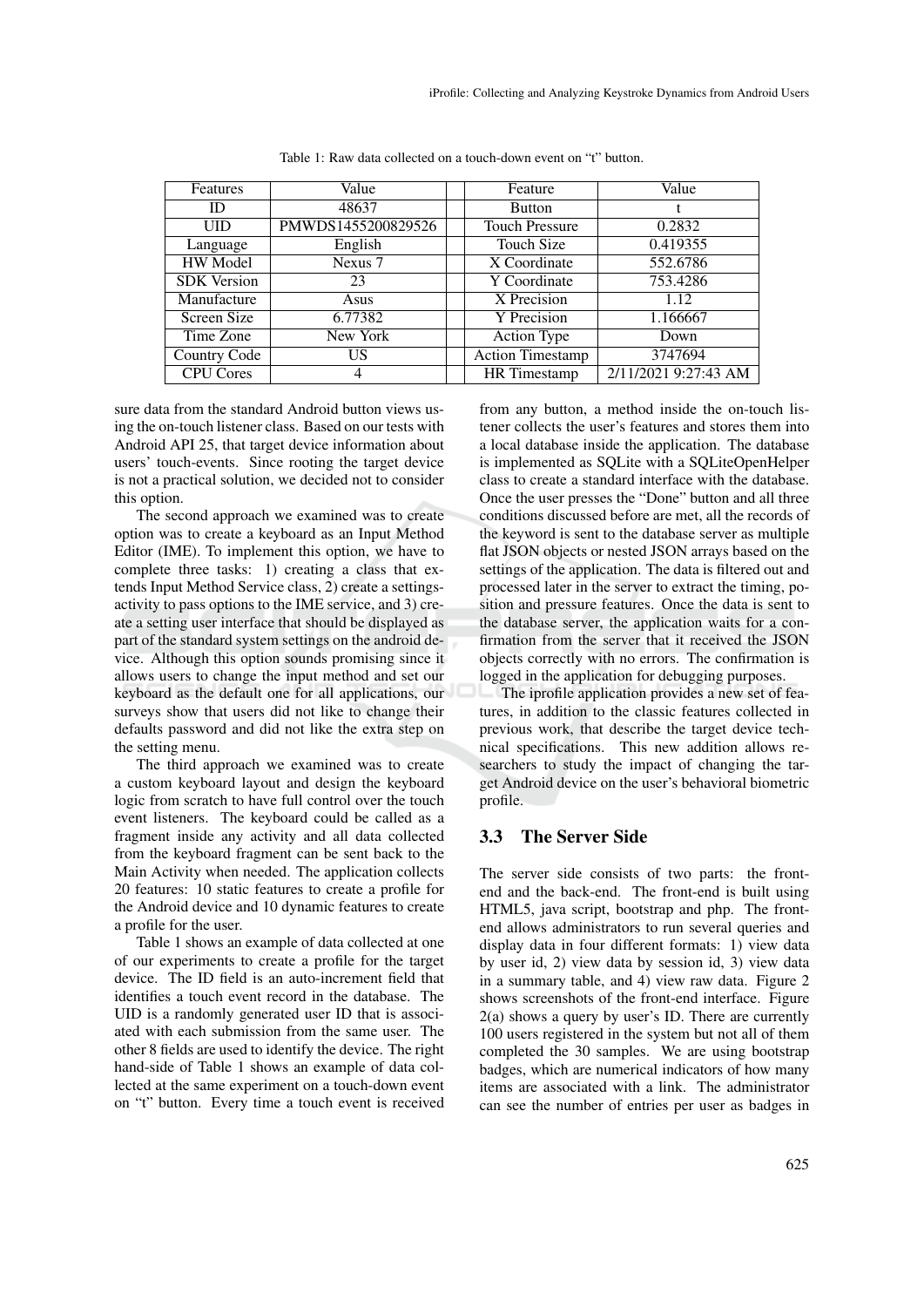ICISSP 2022 - 8th International Conference on Information Systems Security and Privacy

| View Data by User ID<br><b>Export User-List</b><br><b>Clear Database</b><br>Refresh |                      |                        |                           | View Data by Session<br><b>Export Session-List</b><br>Clear Database<br>Refresh |            |                             |                              |           |  |
|-------------------------------------------------------------------------------------|----------------------|------------------------|---------------------------|---------------------------------------------------------------------------------|------------|-----------------------------|------------------------------|-----------|--|
|                                                                                     |                      | Found 1445 Submissions |                           |                                                                                 |            | <b>Found 91 Sessions</b>    |                              |           |  |
|                                                                                     | <b>List of Users</b> |                        |                           | 100                                                                             |            | <b>List of Sessions</b>     |                              | $\bullet$ |  |
|                                                                                     |                      | PMWDS1453830582003     |                           | $\overline{31}$                                                                 | 2016-01-26 |                             |                              | 61        |  |
|                                                                                     |                      | 2016-01-26 09:54:37    |                           |                                                                                 |            | PMWDS1453830582003 09:54:37 |                              |           |  |
|                                                                                     |                      | Feature                | Value                     |                                                                                 |            | Feature                     | Value                        |           |  |
|                                                                                     |                      | Manufacture            | samsung                   |                                                                                 |            | Manufacture                 | samsung                      |           |  |
|                                                                                     |                      | <b>HW Model</b>        | Samsung SM-G900W8         |                                                                                 |            | <b>HW Model</b>             | Samsung SM-G900W8            |           |  |
|                                                                                     |                      | <b>SDK Version</b>     | 22                        |                                                                                 |            | <b>SDK Version</b>          | 22                           |           |  |
|                                                                                     |                      | <b>Screen Size</b>     | 5.200733815281            |                                                                                 |            | <b>Screen Size</b>          | 5.200733815281               |           |  |
|                                                                                     |                      | <b>CPU Cores</b>       | 4                         |                                                                                 |            | <b>CPU Cores</b>            |                              |           |  |
|                                                                                     |                      | Location               | <b>HIDDEN</b>             |                                                                                 |            | Location                    | <b>HIDDEN</b>                |           |  |
|                                                                                     |                      | <b>Time Zone</b>       | America/Los Angeles       |                                                                                 |            | <b>Time Zone</b>            | America/Los_Angeles          |           |  |
|                                                                                     |                      |                        | (a) View data by user ID. |                                                                                 |            |                             | (b) View data by session ID. |           |  |

Figure 2: Screenshots from iProfile administrator web interface, server side -– front-end.

the right hand side. In this example, the selected user has entered 31 samples and is using Samsung device that is running SDK 22. Figure 2(b) shows a different query by sessions. A session represents 24 hours. We currently have 91 sessions registered in the system. These sessions are spread over more than 6-month period. The administrator can see the number of entries per session. In this example we have 51 entries in the selected session and the timestamp is displayed as a badge next to each user id.

The back-end of the server consists of three modules, MySQL database server, phpMyAdmin as an administration platform for the database server and several php scripts to handle the communication between the front-end and the database server. The database server is password protected and data can be extracted from the server in raw format as a csv file or as an excel sheet. We were planning to collect GPS locations and sensors data and we implemented these features in the first version of the application but we had may participants declining to continue in the data collection phase because they did not feel comfortable with registering their GPS locations. Participants felt that they were tracked although we assured them that data is collected in anonymous format. One of the main reasons for getting these strong concerns from participants is related to the Android handle permissions in the recent releases. Android classifies the access to GPS location in the Android device as a dangerous permission and therefore, developers has to request that permission at runtime, which raises more concerns from the user's perspective compared to the old traditional way of accepting all permissions at installation time. Therefore, we had to remove the part of the code that collects the GPS collection in the latest release of the application (Version 2.1).

## 4 FEATURE EXTRACTION

When we designed the communication module inside the iProfile application, the highest priority was to transfer as much raw information as possible to the server. We made a critical design decision by no performing any data processing before the transmission stage because we did not want to lose any opportunity to utilize the raw data in the future by creating a new feature or analyzing certain information, etc. While this approach preserved the raw contents, it required a per-processing step to re-format the data before the feature extraction phase.

The data collection was done over 2 weeks with invitation emails sent to over 1000 users and research groups. We also created a home page for the project to answer all questions from participants and referenced the ethics approval obtained from our home university. Throughout the data collection phase, we received 211,304 records for touch events from volunteered from all over the world.

The raw data was sent as a collection of 32 touch events (records) for each successful attempt for each user. Because users had to type the keyword ".tie5Roanl", each successful attempt generated 16 touch-down events and 16 touch-up events, as shown in Table 2.

The "?123" key switches the keyboard from letter to numeric and the "ABC" returns the keyboard from numeric back to letters. The shift key is used to switch the keyboard to upper-case letters, which lasts for the next click only and then returns back to lower-case letters. To prepare the dataset for the feature analysis phase, a python script is developed to execute the following procedure: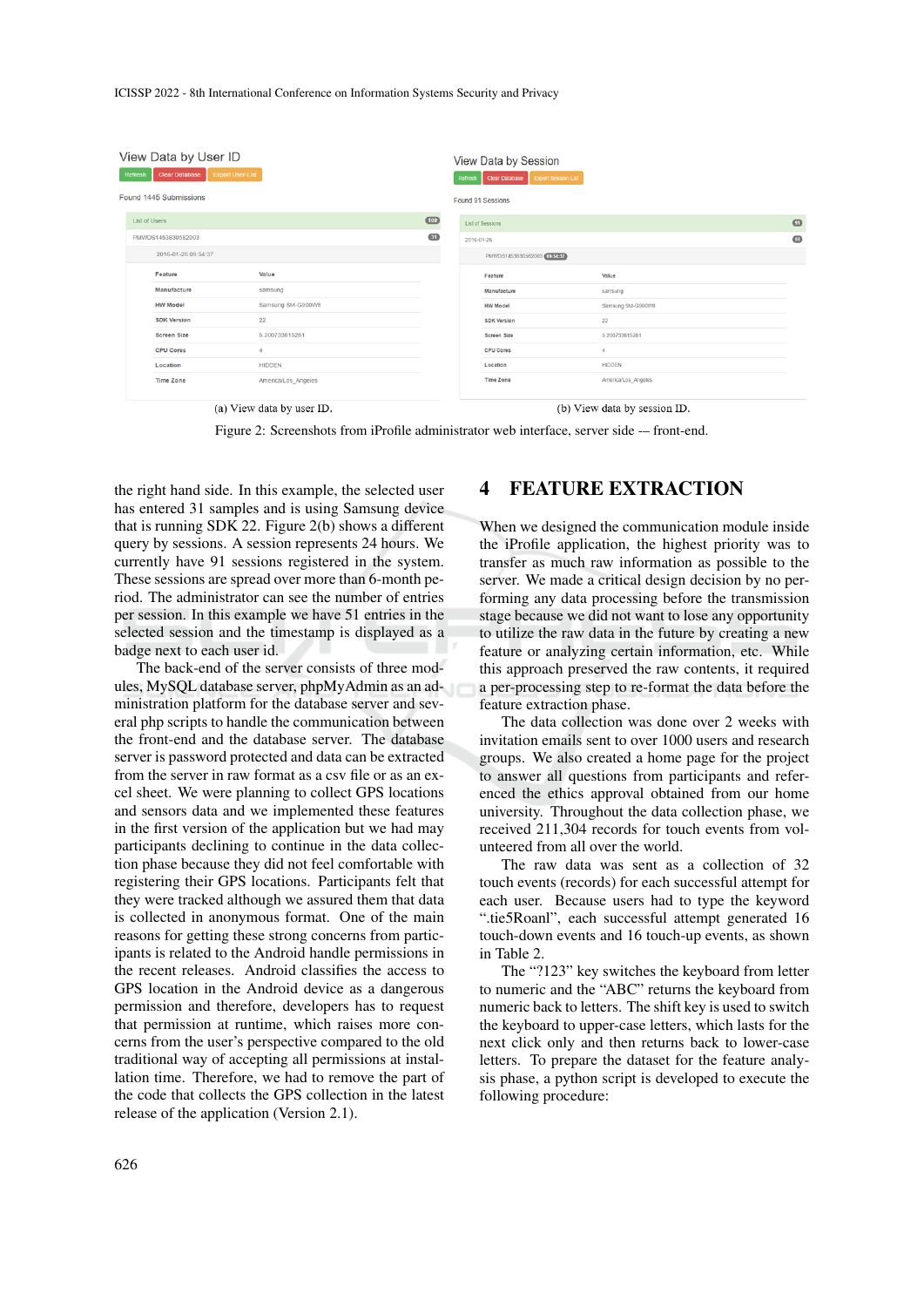| 1              | ?123         | Down | 17 | ABC          | Down |
|----------------|--------------|------|----|--------------|------|
| $\overline{2}$ | ?123         | Up   | 18 | ABC          | Up   |
| $\overline{3}$ | ٠            | Down | 19 | Shift        | Down |
| 4              | ٠            | Up   | 20 | Shift        | Up   |
| $\overline{5}$ | t            | Down | 21 | R            | Down |
| 6              | t            | Up   | 22 | $\mathbf{r}$ | Up   |
| 7              | <b>ABC</b>   | Down | 23 | $\mathbf{O}$ | Down |
| 8              | <b>ABC</b>   | Up   | 24 | $\mathbf{o}$ | Up   |
| 9              | i            | Down | 25 | a            | Down |
| 10             | $\mathbf{i}$ | Up   | 26 | a            | Up   |
| 11             | e            | Down | 27 | n            | Down |
| 12             | e            | Up   | 28 | n            | Up   |
| 13             | ?123         | Down | 29 | 1            | Down |
| 14             | ?123         | Up   | 30 | 1            | Up   |
| 15             | 5            | Down | 31 | Done         | Down |
| 16             | 5            | Up   | 32 | Done         | Up   |

Table 2: 32 touch events for each attempt to write .tie5Roanl.

- 1. Data Sorting: All record were originally sorted based on timestamps, which makes it possible to find overlapped instances from different users. The first step in our pre-processing procedure is to sort data based on user id and timestamp in an ascending order.
- 2. Removing Redundant Records: Our volunteers used different brands of smartphone devices with different sensitivity levels of touch screens. We observed in few records that one touch is generating multiple down and up events for the same key. Our second step was to remove all the redundant records and keep only the last registered event for each key.
- 3. Excluding Users with typos or Low Number of Samples: We decided to exclude all users with less than 50 correct attempts and all attempts with typos. Scince this paper focuses only on the data collection and initial analysis, we decided to leave the error handling to a future extension of this paper.

## 5 FEATURE ENGINEERING AND EXPERIMENTAL ANALYSIS

We extracted 147 unique features from each userattempt. Our generated features are grouped in 12 groups as shown in Table 3. We extracted these 147 features for all users. The app can be used to collect all 147 features and report them back to the research administrators for further processing. As a proof of concept, we created a data-frame using pandas libraries in python for 10 valid users, 10 instances each. We used the generated dataset to train various machine learning models. These models were evaluated based on 10 K-fold cross validation. The experimental results show that Naive Bayes achieved 96% classification accuracy, Decision table achieved 89% classification accuracy, whereas Random Forest achieved 100% classification accuracy. We believe that this application can be used on a wide range within the research community to provide a standard data collection environment. Having such a tool helps improve the quality of comparative analysis between research findings because the same collection tool was used to generate the datasets used in these comparisons. This first version of the app is currently in review on Google Play store (Elmiligi, 2021) and we are planning to give researchers the ability to configure the IP address of the destination server so that they can customize the app for their needs. We are also planning to create an open source project to invite researchers from allover the world to collaborate in the development of this tool so that we can advance the research in this field.

## 6 CONCLUSION AND FUTURE WORK

This paper presented the fine implementation details of a data collection tool for keystroke dynamics on Android phones. The collection tool, iProfile, helps the research community to use a common environment to create comparable datasets. iProfile can be used as a stand-alone app for data collection or as an Android library that can be imported in any Android application to facilitate the data collection feature. The paper explained how the collected data can be analyzed and processed to create a new dataset of 147 features. Experimental results show that the new feature vector can achieve high accuracy of 100% if used with Random Forest classifier. Although this results were obtained based on samples from only 10 users, it proves that the feature vector created by our tool can be used to standardize the data collection and feature engineering processes. It also generates a feature vector that can be used to train existing machine learning classifiers to achieve high accuracy compared to similar trained models in the literature.